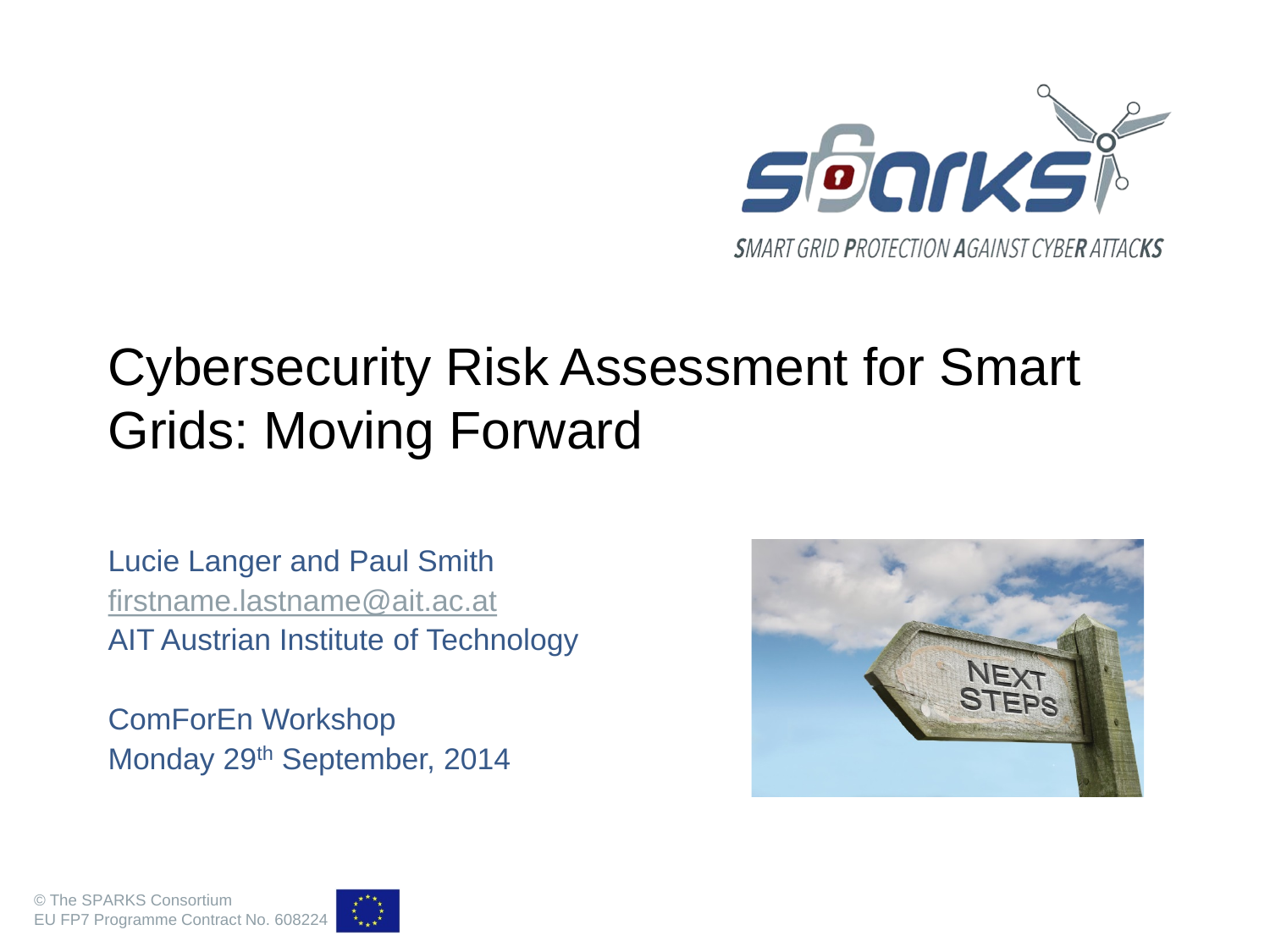## CEN-CENELEC-ETSI M/490 Smart Grid Information Security



- **Perform risk assessment of information** assets based on smart grid use cases
- **Security Level (SGIS-SL)**
- Risk Impact Level (SGIS-RIL)
- $SGS-SL = f(SGIS-RIL, p)$

| <b>Security</b><br>Level | <b>Security Level</b><br><b>Name</b> | <b>Europeans Grid Stability Scenario</b><br><b>Security Level Examples</b>                                            |
|--------------------------|--------------------------------------|-----------------------------------------------------------------------------------------------------------------------|
| 5                        | <b>Highly Critical</b>               | Assets whose disruption could lead to a power loss<br>above 10 GW<br><b>Pan European Incident</b>                     |
| 4                        | <b>Critical</b>                      | Assets whose disruption could lead to a power loss<br>from above 1 GW to 10 GW<br><b>European / Country Incident</b>  |
| $\overline{\mathbf{3}}$  | High                                 | Assets whose disruption could lead to a power loss<br>from above 100 MW to 1 GW<br><b>Country / Regional Incident</b> |
| $\overline{2}$           | <b>Medium</b>                        | Assets whose disruption could lead to a power loss<br>from 1 MW to 100 MW<br><b>Regional / Town Incident</b>          |
|                          | Low                                  | Assets whose disruption could lead to a power loss<br>under 1 MW<br><b>Town / Neighborhood Incident</b>               |

| ഗ           | <b>HIGHLY</b><br><b>CRITICAL</b> | regional grids<br>from 10GW                   | from 10 GW/h<br>from 10 GW/h<br>25% in several | from 50%<br>countries                                   | international<br>critical<br>infrastructures<br>affected | not defined                                                        | company<br>dosure or<br>collateral<br>disruptions | direct and<br>collateral deaths        | permanent loss<br>of trust affecting<br>all corporation | $>50\%$ EBITDA          |
|-------------|----------------------------------|-----------------------------------------------|------------------------------------------------|---------------------------------------------------------|----------------------------------------------------------|--------------------------------------------------------------------|---------------------------------------------------|----------------------------------------|---------------------------------------------------------|-------------------------|
| ᇤ<br>识      | <b>CRITICAL</b>                  | national grids<br>from 1 GW to<br><b>10GW</b> | from 1 GW/h to<br>10GW/h                       | from 25% to<br>50% population<br>size affected          | national critical<br>infrastructures<br>affected         | not defined                                                        | temporary<br>disruption of<br>activities          | collateral deaths                      | permanent<br>loss of trust<br>in a country              | <50% EBITDA             |
| ⊢<br>ပ<br>준 | <b>HIGH</b>                      | city grids from<br>100MW to<br>1GW            | from 100MW/h<br>to 1GW/h                       | from 10% to<br>25% population<br>size affected          | essential<br>infrastructures<br>affected                 | unauthorized<br>disclosure or<br>modification of<br>sensitive data | fines from 10%<br>of <b>EBITDA</b>                | direct deaths                          | temporary<br>loss of trust<br>in a country              | <33% EBITDA             |
| Σ           | <b>MEDIUM</b>                    | neighborhood<br>grids from 1MW<br>to 100MW    | from 1MW/h to<br>100MW/h                       | from 2% to 10%<br>population size<br>affected           | complimentary<br>infrastructures<br>affected             | unauthorized<br>disclosure or<br>modification of<br>personal data  | fines up to 10%<br>of ESITDA                      | seriously<br>injured or<br>discapacity | temporary<br>and local<br>loss or trust                 | $<$ 10% $\text{EBITDA}$ |
| <b>RISK</b> | LOW                              | home or<br>building<br>networks under<br>1 MW | under<br>1MW/h                                 | under 2%<br>population size<br>affected in a<br>country | no<br>complimentary<br>infrastructures                   | mo<br>personal nor<br>sensitive data<br>involved                   | warnings                                          | minor<br>accidents                     | short time &<br>scope<br>(warnings)                     | $<$ 1% EBITDA           |
|             |                                  | Energy supply<br>(W <sub>at</sub> )           | Energy flow<br>(Watt/hour)                     | <b>Population</b>                                       | <b>Infrastructures</b>                                   | Data<br>protection                                                 | other laws &<br>regulations                       | <b>HUMAN</b>                           | <b>REPUTATION</b>                                       | <b>FINANCIAL</b>        |
|             | OPERATIONAL (availability)       |                                               |                                                |                                                         |                                                          | <b>LEGAL</b>                                                       |                                                   |                                        |                                                         |                         |



#### **MEASUREMENT CATEGORIES**

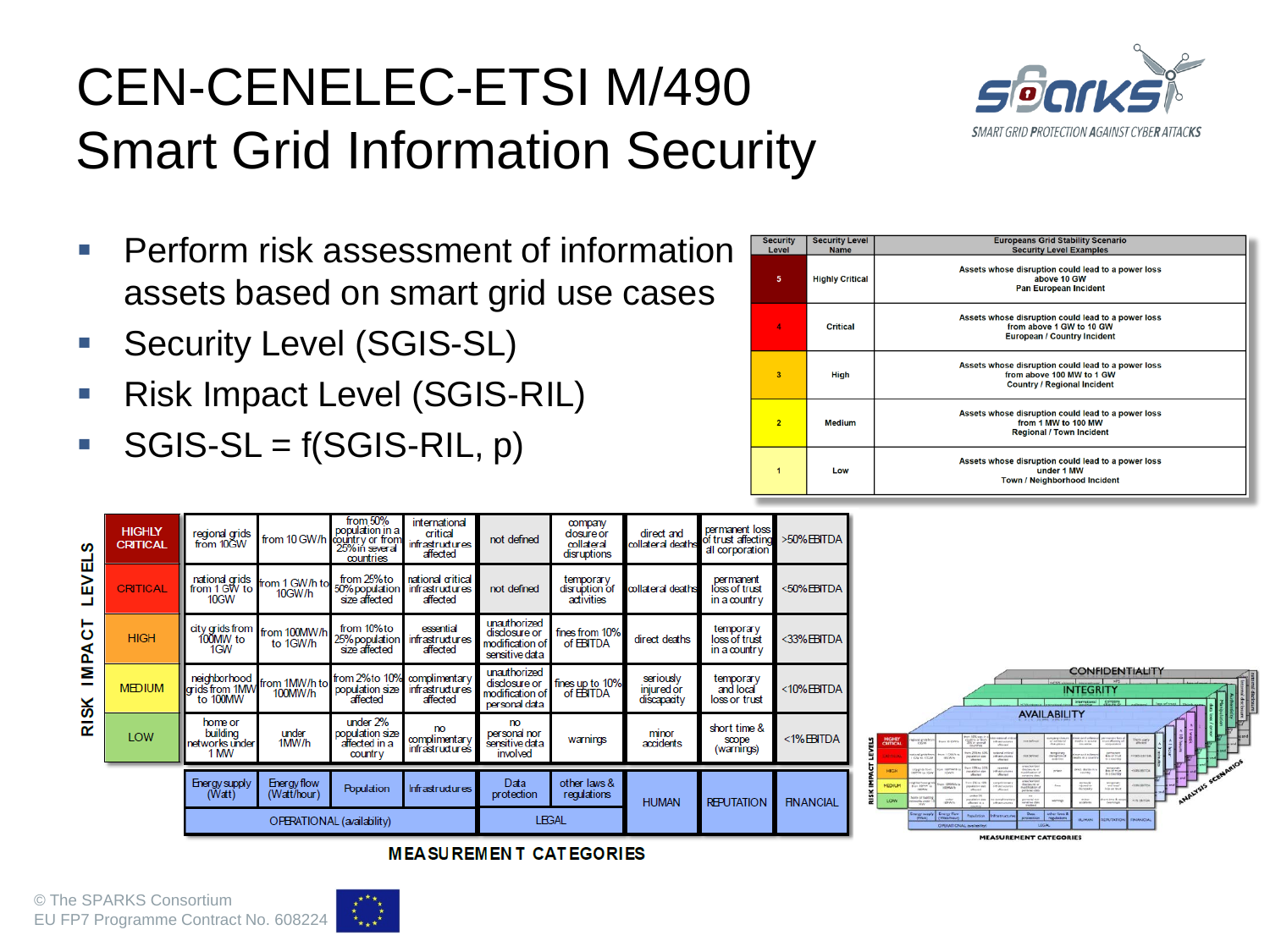### Challenges Revisited



- 1. Managing safety and security risks
- 2. Analysing cyber-physical risks
- 3. Understanding risks to legacy systems
- 4. Complex organizational dependencies
- 5. Understanding cascading effects
- Given the SGIS approach is recommended by EU M/490 for risk assessment, how do we move forward to address our challenges?